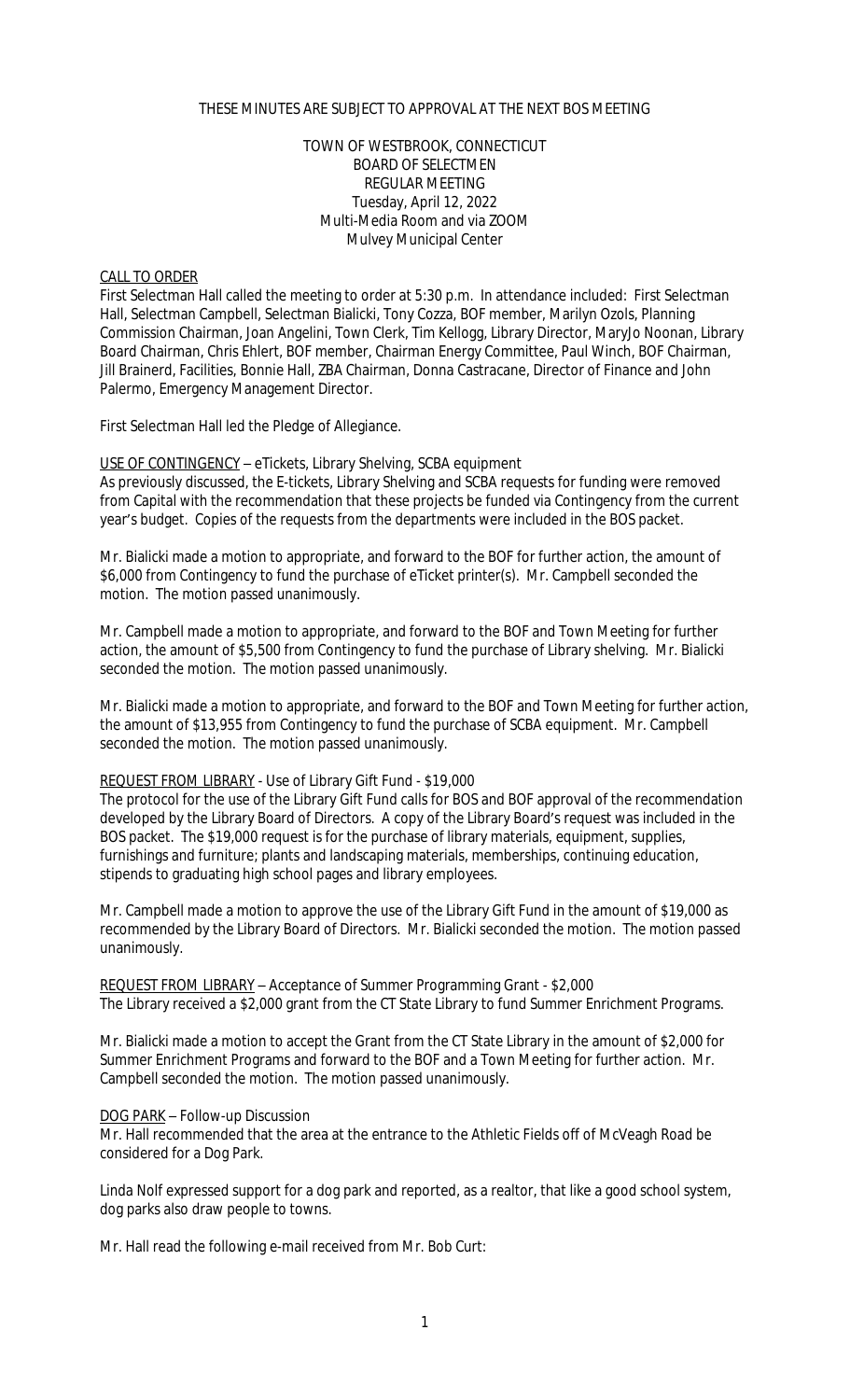"John, if you have seen the People of Westbrook site on Facebook you know that there is overwhelming support for a dog park in Westbrook.

The concerns have been cost, location and safety for the dogs (fencing).

New costs can be minimized/eliminated if we could use existing Westbrook facilities that are under used. Location opinion is up in the air. But it needs to be a place that has parking, is at least somewhat fenced in and does not need initial start-up maintenance costs.

You know that I think Ted Lane field should be considered. It has all of the pluses and few minuses. These minuses being interruption of seasonal Little League and softball activities. This is easily addressed…no dog park during other scheduled activities.

I know that Ted Lane field has a well deserved reputation as a first class Little League field. We also have baseball and softball fields at the High School. It is unlikely that both facilities will be used at the same time.

I know that Ted Lane field is considered "sacred ground" by some people. But sacred ground should be used to its maximum extent for all Westbrook residents and not lay fallow.

Thanks. Bob"

The consensus of the BOS was that Ted Lane field is not an appropriate location for a dog park (health concerns; i.e. feces in areas where children play). BOS members agreed that the location recommended by First Selectman Hall (entrance to the Athletic Fields off of McVeagh Road) is an appropriate location for a dog park.

Items requiring additional information include:

- Insurance/Liability
- Costs for fencing, installation of parking area, site work– approximately \$19,000
- Signage/rules/by-laws
- Potential for expansion
- Formation of Committee (similar to Town of Clinton)

This item will be discussed further at the next BOS meeting.

### CONNECTICUT STATE LIBRARY GRANT

Ms. Angelini reported that the Connecticut State Library Grant in the amount of \$5,500 will be used to purchase additional shelving for the Town Clerk's vault. The cost estimate was included in the BOS packet and totals \$7,475.00. The additional funds necessary for the purchase are available in the Town Clerk's Fund.

Mr. Bialicki made a motion to approve the grant from the Connecticut State Library in the amount of \$5,000 as presented and to authorize First Selectman Hall to execute all necessary grant documents. Mr. Campbell seconded the motion. The motion passed unanimously.

REQUEST FROM RESIDENT – Tables on Town Green – no written request received; item tabled.

## SET DATE FOR TOWN MEETING

The BOS scheduled a Town Meeting on Thursday, 5/19/22 @ 7:00 p.m.

## UPDATE FROM ENERGY COMMITTEE

Mr. Ehlert reported:

- LED lighting assessments and upgrades have been completed at the Library. LED lighting upgrades will take place at the Town Hall. The Energy Committee is involved with the boiler conversion to natural gas project at the library.
- As previously reported, a grant was submitted for a carport (including solar panels) at the Town Hall. It is anticipated that the awards will be made public in May. Note that the carport, if funded, would be an ideal location for EV charging station(s).
- This year's Capital includes LED upgrades to the Riggio Building and Academy Building.
- The old Landfill is being considered for a potential solar array.